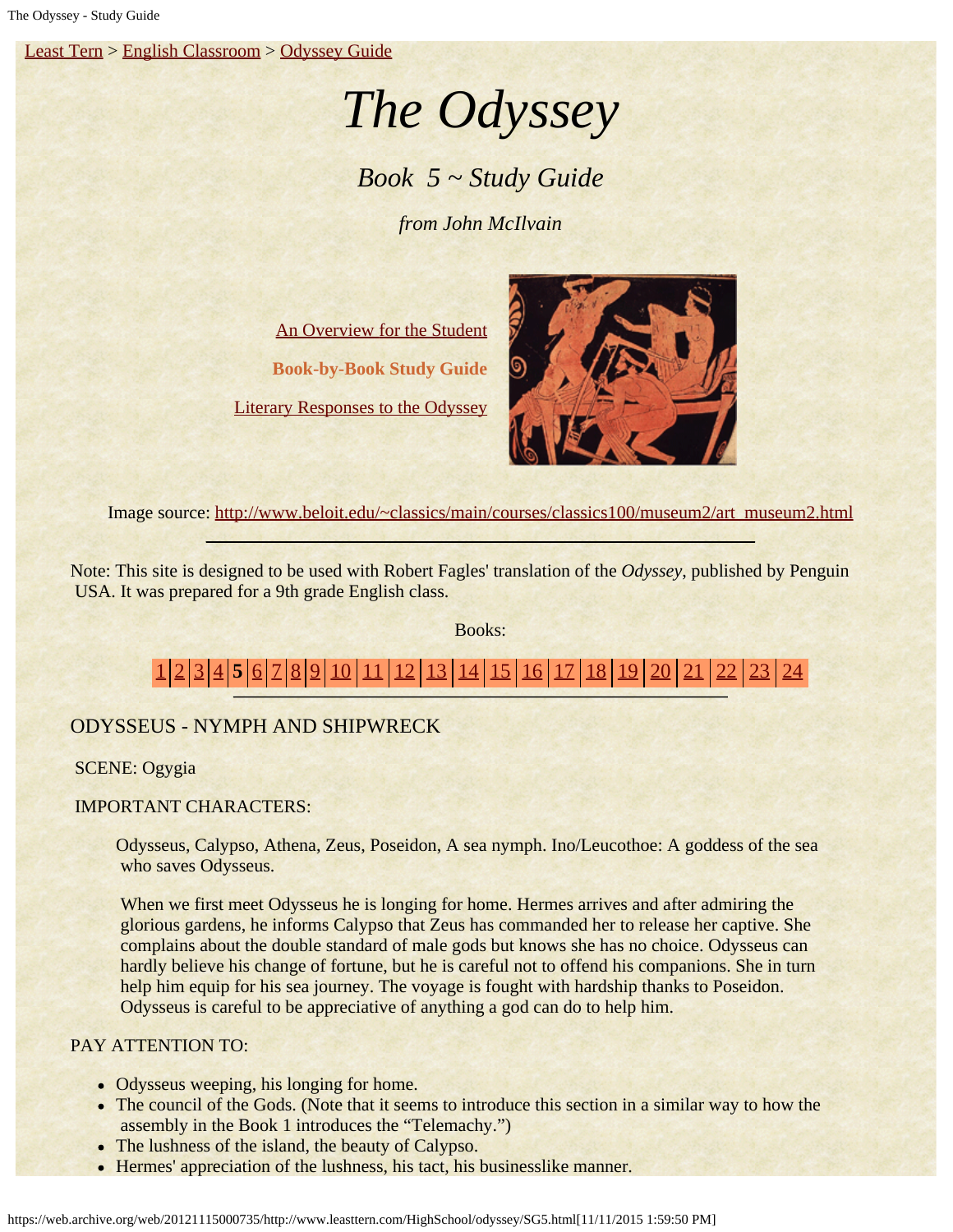- Calypso reluctant acceptance of the ruling of Zeus.
- Her agreeing to help Odysseus with tools and other gifts.
- Odysseus' tact when he explains to Calypso why he so wants to go home.
- The sexual nature of their relationship.
- Odysseus' purposefulness in building the raft.
- The wrath of Poseidon.
- Ino's gift and Odysseus' mistrust of it.
- Athena's aid and Odysseus' survival skills.
- Odysseus' prayer to the unnamed river god.
- What Odysseus does to make sure he survives his first night back on land.

#### EPITHETS: Who is . . .

- "lustrous goddess, queenly nymph?"
- "the guide and giant killer?"
- "long enduring?"
- "god of the earthquake?"

### QUESTIONS:

- 1. How long does Odysseus stay on Calypso's island?
- 2. What is the source of Calypso's power over Odysseus?
- 3. What do we learn of Calypso's feelings for Odysseus?
- 4. What will Calypso give Odysseus if he stays with her?
- 5. Calypso asks Odysseus to compare her with Penelope; does Odysseus respond satisfactorily?

(64)

- 6. How would you characterize the making of the raft, and the departure of Odysseus?
- 7. For how many days does Odysseus swim?
- 8. Why does Zeus, despite his liking of Odysseus, allow Poseidon to make this journey such an ordeal?
- 9. Ino-Leucothea, in the guise of a seabird, gives him her veil. Why veil?
- 10. Why does Odysseus return Ino's veil to the sea?
- 11. After two days of swimming, note several phases of decision-making. Does Odysseus accomplish his rescue on his own?

# QUOTES TO REMEMBER:

#### A great fire

blazed on the hearth and the smell of cedar

cleanly split and sweetwood burning bright

wafted a cloud of fragrance down the island.

Deep inside she sang, the goddess

Calypso, lifting

her breathtaking voice as she glided

back and forth before her loom, her golden shuttle

weaving.

Thick, luxuriant woods grew round the

cave,

alders and black poplars, pungent

cypress, too,

and there birds roosted, folding their long wings,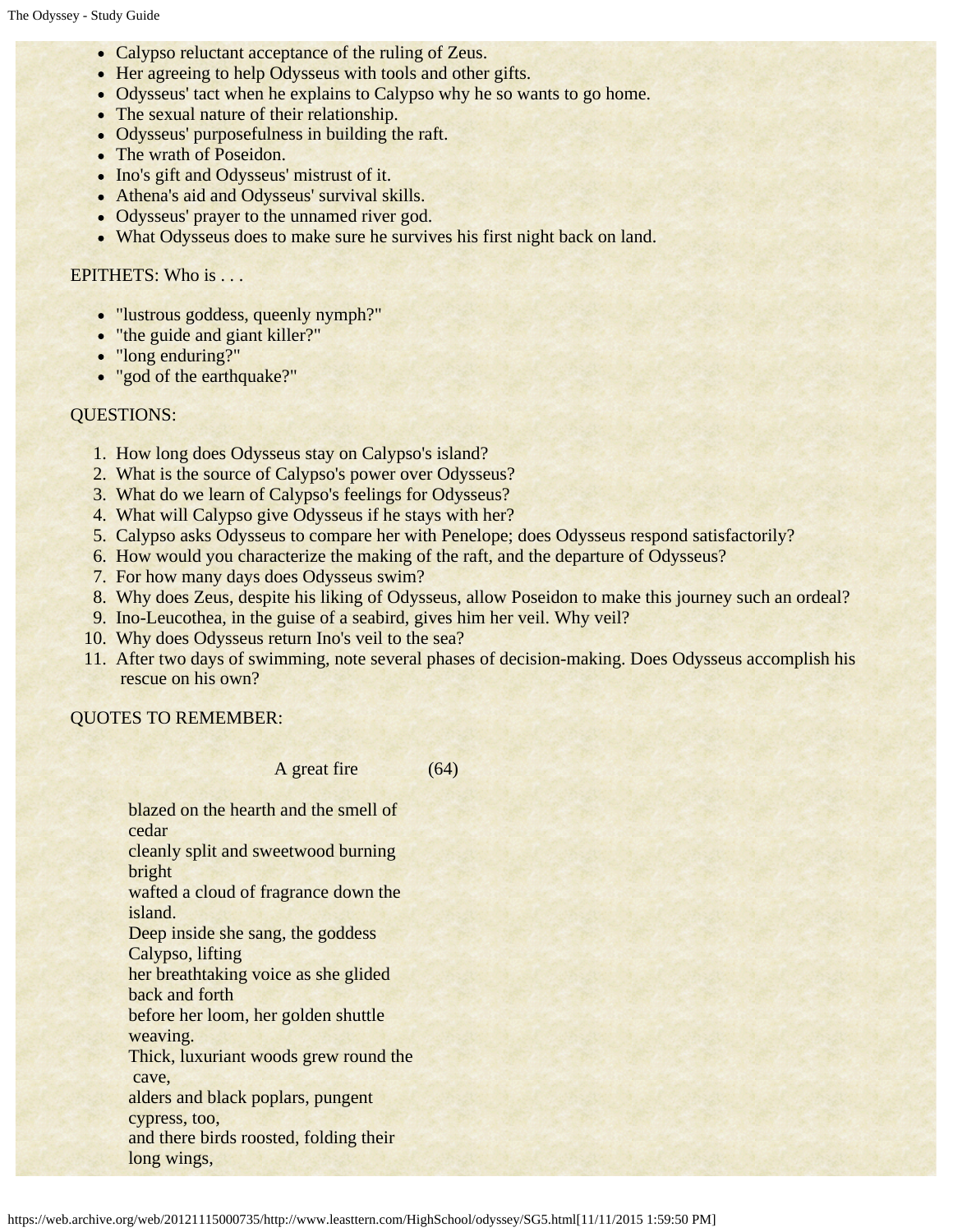owls and hawks and the spread beaked ravens of the sea, black skimmers who make their living off the waves. And round the mouth of the cavern trailed a vine laden with clusters, bursting with ripe grapes. Four springs in a row, bubbling clear and cold, running side by side, took channels left and right. Soft meadows spreading round were starred with violets, lush with beds of parsley. Why even a deathless god who came upon this place would gaze in wonder. But lustrous Calypso shuddered at those words and burst into a flight of indignation. "Hard hearted you are you gods! You unrivaled lord of jealousy scandalized when goddesses sleep with mortals..." (129) "But since there is no way for another god to thwart the will of storming Zeus and make it come to nothing, let the man go -" (153) [Calypso] found him there on the headland, sitting still, weeping, his eyes never dry, his sweet life flowing away with the tears he wept for his foiled journey home, since the nymph no longer pleased. In the nights, true, he'd sleep with her in the arching cave - he had no choice unwilling lover beside a lover all to willing... (167) "Ah, great goddess," worldly Odysseus answered, "don't be angry with me. (236)

All that you say is true, how well I know, Look at my wise Penelope. She falls far short of you, your beauty, stature.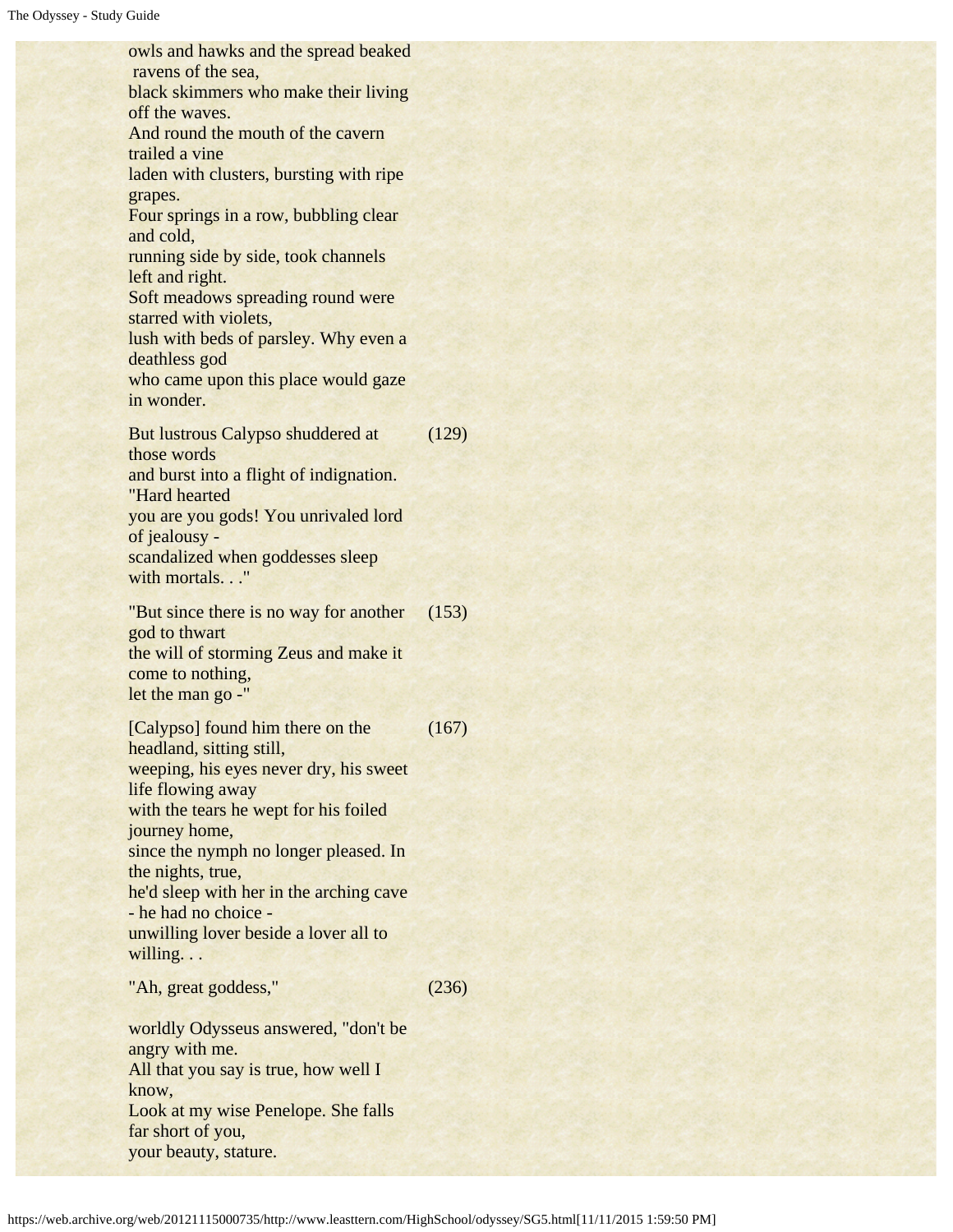Even as he spoke, the sun set . . . long in each others arms, they lost themselves to love. (228) He set to cutting trunks - the work was done in no time. (268) But now Poseidon, god of the earthquake, saw him - ( ... he spied Odysseus sailing down the sea and made his fury boil even more. . . "Outrageous! Look how the gods have changed their minds about Odysseus!" 310) But half drowned as he was, he'd not forget his craft he lunged after her through the breakers, laying hold and huddling amidships fled the stroke of death. (356) then and there unlucky Odysseus would have met his death against the will of fate but the bright eyed one inspired him yet again. Fighting out from the breakers, pounding toward the coast, out of danger he swam on, scanning the land. . . (479) "I throw myself on your mercy, on your current now. I have suffered greatly. Pity me lord, your suppliant cries for help." (495) Long -enduring great Odysseus, overjoyed at the sight bedded down in the midst and heaped up the leaves around him. As a man will bury his glowing brand in black ashes, off on a lonely farmstead, no neighbors near, to keep a spark alive, so great Odysseus buried himself in leaves and Athena showered sleep upon his eyes. . . sleep in a swift wave delivering him from all his pains and labors, blessed sleep that sealed his eyes at (538)